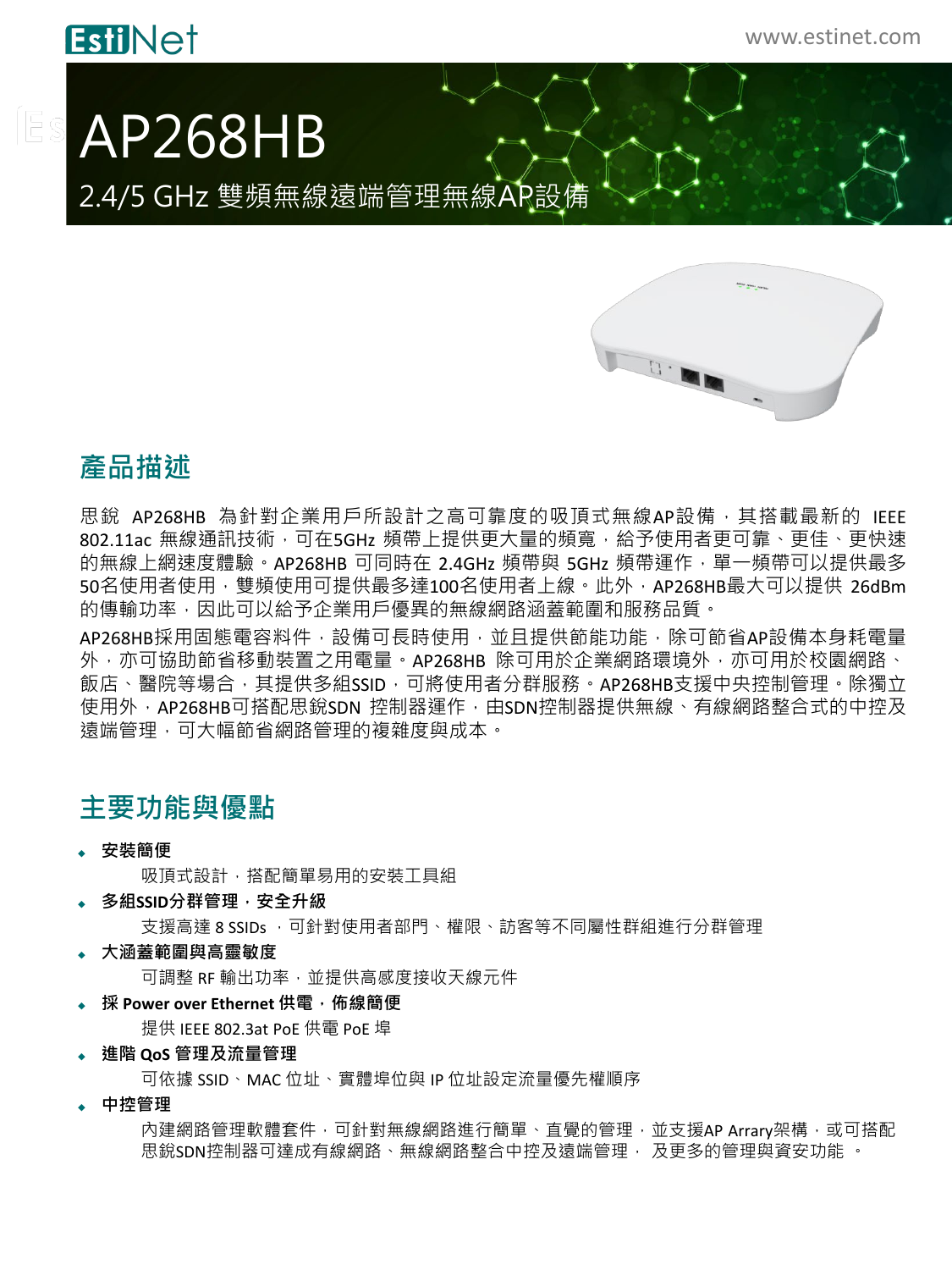

# **產品規格**

#### **硬體**

#### MCU/RF

Qualcomm Atheros QCA9563(2.4GHz) + Qualcomm Atheros QCA9886(5GHz)

• Switch

Qualcomm Atheros QCA8337

• Memory

128 MB

 $\leftarrow$  Flash

16 MB

Physical Interface

WAN: 1 x 10/100/1000 Gigabit Ethernet with 802.3at PoE support

LAN: 1 x 10/100/1000 Gigabit Ethernet

Reset Button

DC Power Jack

Power Requirement

Power over Ethernet, IEEE 802.3at

Antenna

Internal Antenna (4dBi 2.4GHz x 2, 5dBi 5GHz x 2)

#### **接收靈敏度**

- $$802.11h$ ≤ -76dBm@ 11Mbps
- $\text{-} 802.11g$ 
	- ≤ -82dBm@ 6Mbps
	- ≤ -65dBm@ 54Mbps
- 802.11a

≤ -82dBm@ 6Mbps

- ≤ -65dBm@ 54Mbps
- $\cdot$  802.11g/n
	- ≤ -82dBm@ MCS0 (HT20) ≤ -64dBm@ MCS7 (HT20)
	- ≤ -79dBm@ MCS0 (HT40) ≤ -61dBm@ MCS7 (HT40)
- 802.11a/n
	- ≤ -82dBm@ MCS0 (HT20) ≤ -64dBm@ MCS7 (HT20)
	- ≤ -79dBm@ MCS0 (HT40) ≤ -61dBm@ MCS7 (HT40)
- 802.802.11ac
	- ≤ -82dBm@ MCS0 (VHT20) ≤ -59dBm@ MCS8 (VHT20)
	- ≤ -79dBm@ MCS0 (VHT40) ≤ -56dBm@ MCS8 (VHT40)
	- ≤ -76dBm@ MCS0 (VHT80) ≤ -53dBm@ MCS8 (VHT80)

#### **工作頻率**

- Wireless Standard IEEE 802.11 a/b/g/n/an/ac
- Frequency Band

*(The supported frequency band is restricted by local regulations.)* 

Radio I: 802.11b/g/n 2.400~2.484(GHz)

Radio II: 802.11a/n/ac 5.150~5.250(GHz), 5.250~5.350(GHz), 5.470~5.725(GHz), 5.725~5.850(GHz)

#### ◆ Operation Channels

*(The support channel is restricted by local regulatory requirements.)* 

2.4GHz: US/Canada 1-11

2.4GHz: Europe 1-13

2.4GHz: Japan 1-14

5GHz: 36, 40, 44, 48, 52, 56, 60, 64, 100, 104, 108, 112, 116, 120, 124, 128, 132, 136, 140, 149, 153,

- 157, 161, 165 Maximum Data Speed
- 802.11n : 300Mbps 802.11ac: 866Mbps

#### **輸出功率**

- 802.11b
	- 27dBm@ 11Mbps
- 802.11g 27dBm@ 6Mbps 23dBm@ 54Mbps
- 802.11a 25dBm@ 6Mbps 22dBm@ 54Mbps
- $\cdot$  802.11g/n

27dBm@ MCS0 (HT20) 23dBm@ MCS7 (HT20) 27dBm@ MCS0 (HT40) 23dBm@ MCS7 (HT40)

 $\div$  802.11a/n

24dBm@ MCS0 (HT20) 22dBm@ MCS7 (HT20) 24dBm@ MCS0 (HT40) 22dBm@ MCS7 (HT40)

802.802.11ac

24dBm@ MCS0 (VHT40) 18dBm@ MCS8 (VHT40) 24dBm@ MCS0 (VHT20) 20dBm@ MCS8 (VHT20) 24dBm@ MCS0 (VHT80) 18dBm@ MCS8 (VHT80